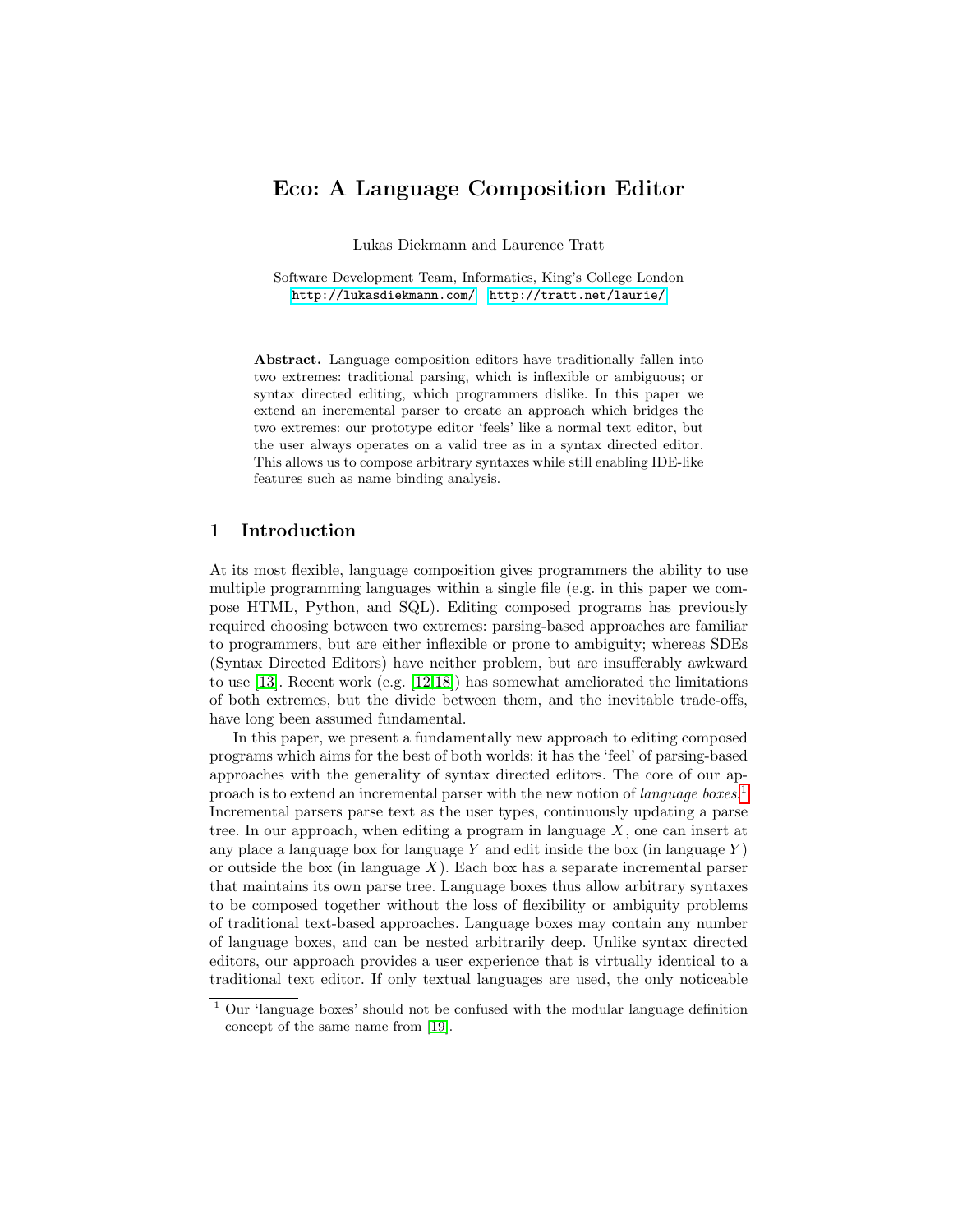difference while editing – and a small one at that – is when entering or exiting a language box. The only significant difference from traditional editors is that Eco has to save files out as a tree structure rather than as a traditional source file to avoid (re)parsing problems.

Since most programming is currently done in text, our main focus has been on finding a good solution to the long-standing problem of editing textual programs. However, language boxes are not restricted to textual languages: each language box has its own editor which need not be based on parsing  $-$  or text  $-$  at all.

Our approach is embodied in a prototype language composition editor Eco. Eco allows users to define composed languages and edit programs against those composed languages. As well as extending an incremental parser with language boxes, we have also added the ability to parse indentation based languages, and to incrementally create ASTs (Abstract Syntax Trees) from parse trees (allowing to easily implement a simple name binding analysis). The version of Eco described in this paper can be downloaded from:

### <http://soft-dev.org/pubs/files/eco/>

This paper's contributions are as follows:

- 1. We extend an incremental parser with language boxes.
- 2. We show that the resulting editor is useful for textual language composition.
- 3. We extend the parser to incrementally parse indentation-based languages.
- 4. We extend the parser to incrementally create ASTs as well as parse trees.
- 5. We show that language boxes allow the composition of textual and nontextual languages.

An earlier version of this work, with a simple version of language boxes only, was published in workshop form [\[6\]](#page-19-4). This paper extends the concept substantially, including new techniques such as incremental parsing of indentation based languages, and incremental ASTs.

This paper is structured as follows. We first introduce the paper's running example (Section [2\)](#page-1-0) before exploring the existing extremes in language composition editing (Section [3\)](#page-5-0). We then introduce Wagner's incremental parser and our implementation of it (Section [5\)](#page-7-0) before introducing language boxes (Section [6\)](#page-9-0). We then extend the incremental parser to parse indentation-based languages (Section [7\)](#page-12-0) and to incrementally create ASTs (Section [8\)](#page-14-0). Finally, we briefly explain how Eco supports name binding and non-textual languages (Section [9\)](#page-17-0).

# <span id="page-1-0"></span>2 Running example

We use as our running example a composition of HTML, Python, and SQL, leading to the construction of a flexible system equivalent to 'pre-baked languages' like PHP. In essence, we show how a user can take modular languages, compose them, and use the result in Eco as shown in Figure [1.](#page-2-0) We outline how this example composition is defined and used from the perspective of a 'normal' end-user; the rest of the paper is devoted to explaining the techniques which make this use case possible, as well as explaining how important corner cases are dealt with.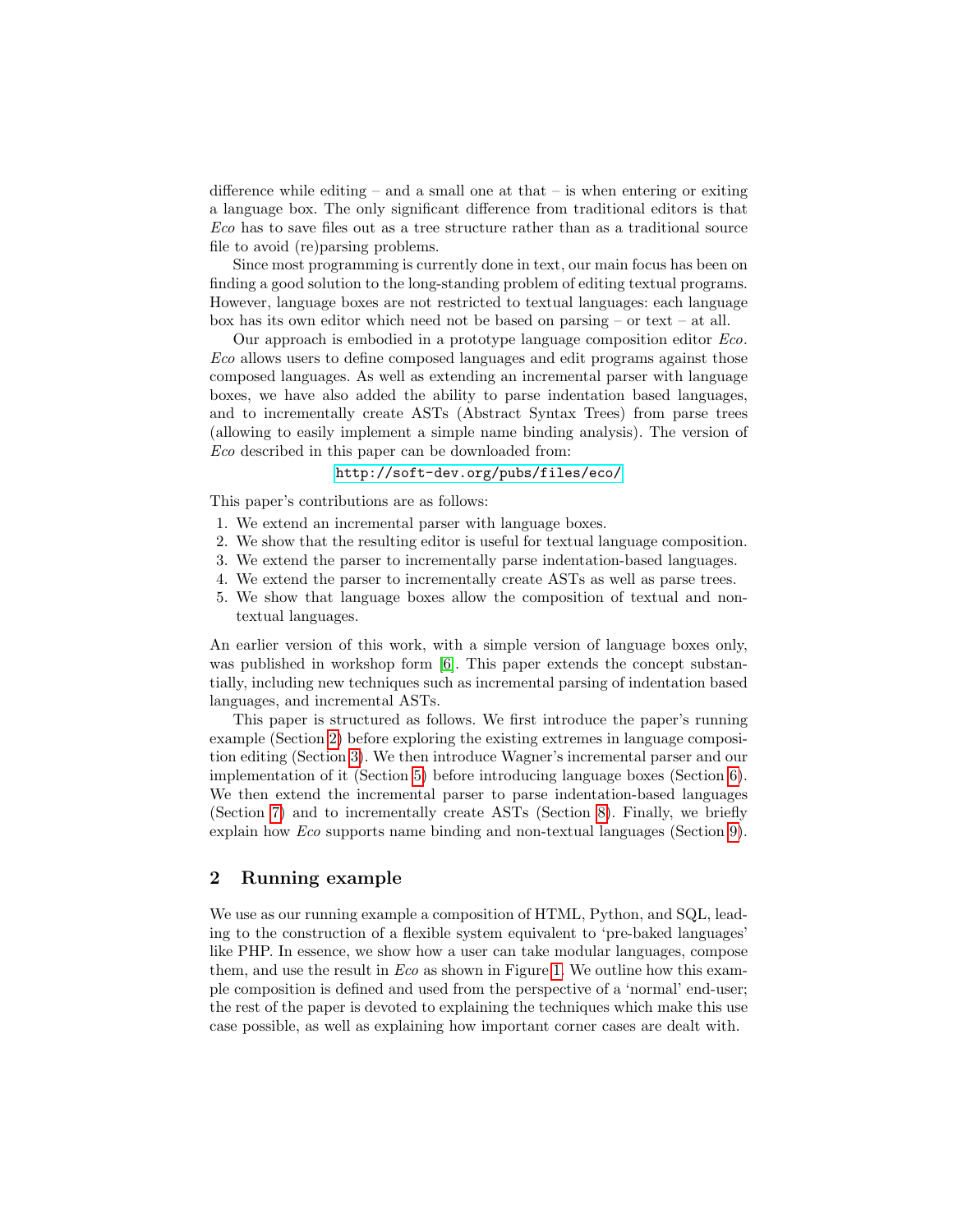<span id="page-2-0"></span>

Fig. 1: Eco editing a composed program. An outer HTML document contains several Python language boxes. Some of the Python language boxes themselves contain SQL language boxes. Some specific features are as follows. ❶ A highlighted (SQL) language box (highlighted because the cursor is in it). ❷ An unhighlighted  $(SQL)$  language box (by default  $Eco$  only highlights the language box the cursor is in, though users can choose to highlight all boxes).  $\bigotimes$  An (inner) HTML language box nested inside Python.

When an end-user creates a new file in Eco, they are asked to specify which language that file will be written in. Let us assume that they choose the composed language named (unimaginatively) HTML+Python+SQL which composes the modular HTML, Python, and SQL languages within Eco. Although users can write whatever code they want in Eco, this composed language has the following syntactic constraints: the outer language box must be HTML; in the outer HTML language box, Python language boxes can be inserted wherever HTML elements are valid (i.e. not inside HTML tags); SQL language boxes can be inserted anywhere a Python statement is valid; and HTML language boxes can be inserted anywhere a Python statement is valid (but one can not nest Python inside such an inner HTML language box). Each language uses our incremental parser-based editor.

From the user's perspective, their typical workflow for a blank document is to start typing HTML exactly as they would in any other editor: they can add, alter, remove, or copy and paste text without restriction. The HTML is continually parsed by the outer language box's incremental parser and a parse tree constructed and updated appropriately within the language box. Syntax errors are highlighted as the user types with red squiggles. The HTML grammar is a standard BNF grammar which specifies where Python+SQL language boxes are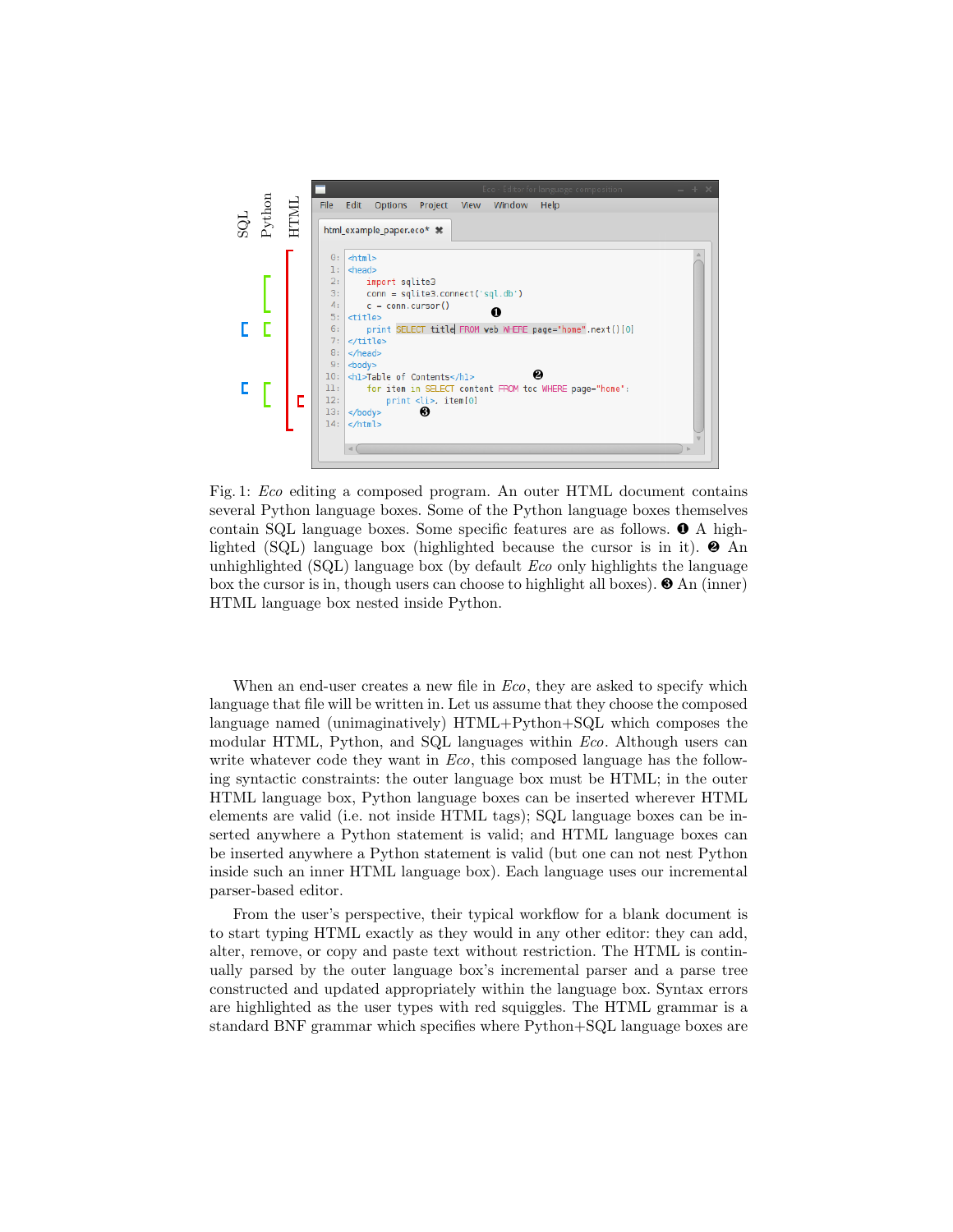<span id="page-3-0"></span>

Fig. 2: Inserting a language box opens up a menu of the languages that Eco knows about. Languages which Eco knows are valid in the current context are highlighted in bold to help guide the user.

syntactically valid by referencing a separate, modular Python grammar. When the user wishes to insert Python code, they press  $\boxed{\text{Ctrl}} + \boxed{\text{L}}$ , which opens a menu of available languages (see Figure [2\)](#page-3-0); they then select Python+SQL from the languages listed and in so doing insert a Python language box into the HTML they had been typing. The Python+SQL language box can appear at any point in the text; however, until it is put into a place consistent with the HTML grammar's reference to the Python+SQL grammar, the language box will be highlighted as a syntax error. Note that this does not affect the user's ability to edit the text inside or outside the box, and the editing experience retains the feel of a normal text editor. As Figure [3](#page-4-0) shows, Eco happily tolerates syntactic errors – including language boxes in positions which are syntactically invalid – in multiple places.

Typing inside the Python+SQL language box makes it visibly grow on screen to encompass its contents. Language boxes can be thought of as being similar to the quoting mechanism in traditional text-based approaches which use brackets such as  $\mathbb{I}$ ; unlike text-based brackets, language boxes can never conflict with the text contained within them. Users can leave a language box by clicking outside it, using the cursor keys, or pressing  $\boxed{\text{Ctrl}} + \boxed{\text{Shift}} + \boxed{\text{L}}$ . Within the parse tree, the language box is represented by a token whose type is Python+SQL and whose value is irrelevant to the incremental parser. As this may suggest, conceptually the top-level language of the file (HTML in this case) is a language box itself. Each language box has its own editor, which in this example means each has an incremental parser.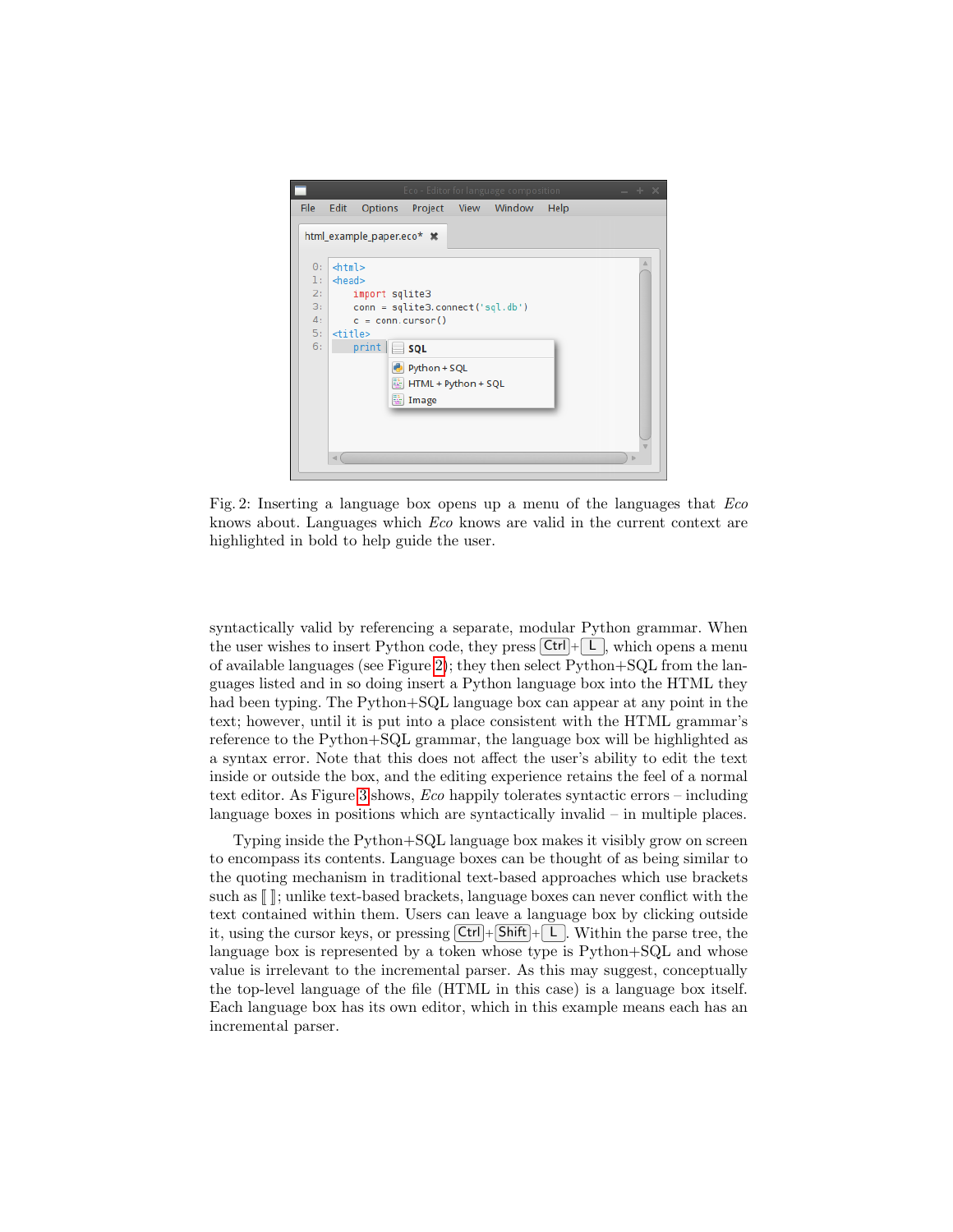<span id="page-4-0"></span>

Fig. 3: Editing a file with multiple syntax errors. Lines 6, 8 and 11 contain syntax errors in the traditional sense, and are indicated with horizontal red squiggles. A different kind of syntax error has occurred on line 4: the SQL language box is invalid in its current position (indicated by a vertical squiggle).

At the end of the editing process, assuming that the user has a file with no syntax errors, they will be left with a parse tree with multiple nested language boxes inside it as in Figure [1.](#page-2-0) Put another way, the user will have entered a composed program with no restrictions on where language boxes can be placed; with no requirement to pick a bracketing mechanism which may conflict with nested languages; with no potential for ambiguity; and without sacrificing the ability to edit arbitrary portions of text (even those which happen to span multiple branches of a parse tree, or even those which span different language boxes).

Eco saves files in a custom tree format so that, no matter what program was input by the user, it can be reloaded later. In the case of the HTML+Python+SQL composition, composed programs can be exported to a Python file and then executed. Outer HTML fragments are translated to print statements; SQL language boxes to SQL API calls (with their database connection being to whatever variable a call to sqlite3.connect was assigned to); and inner HTML fragments to strings. All of the syntactically correct programs in this paper can thus be run as real programs. For the avoidance of doubt, other syntactic compositions, and other execution models of composed programs are possible (see e.g. [\[1\]](#page-18-0)) and there is no requirement for Eco compositions to be savable as text, nor executed.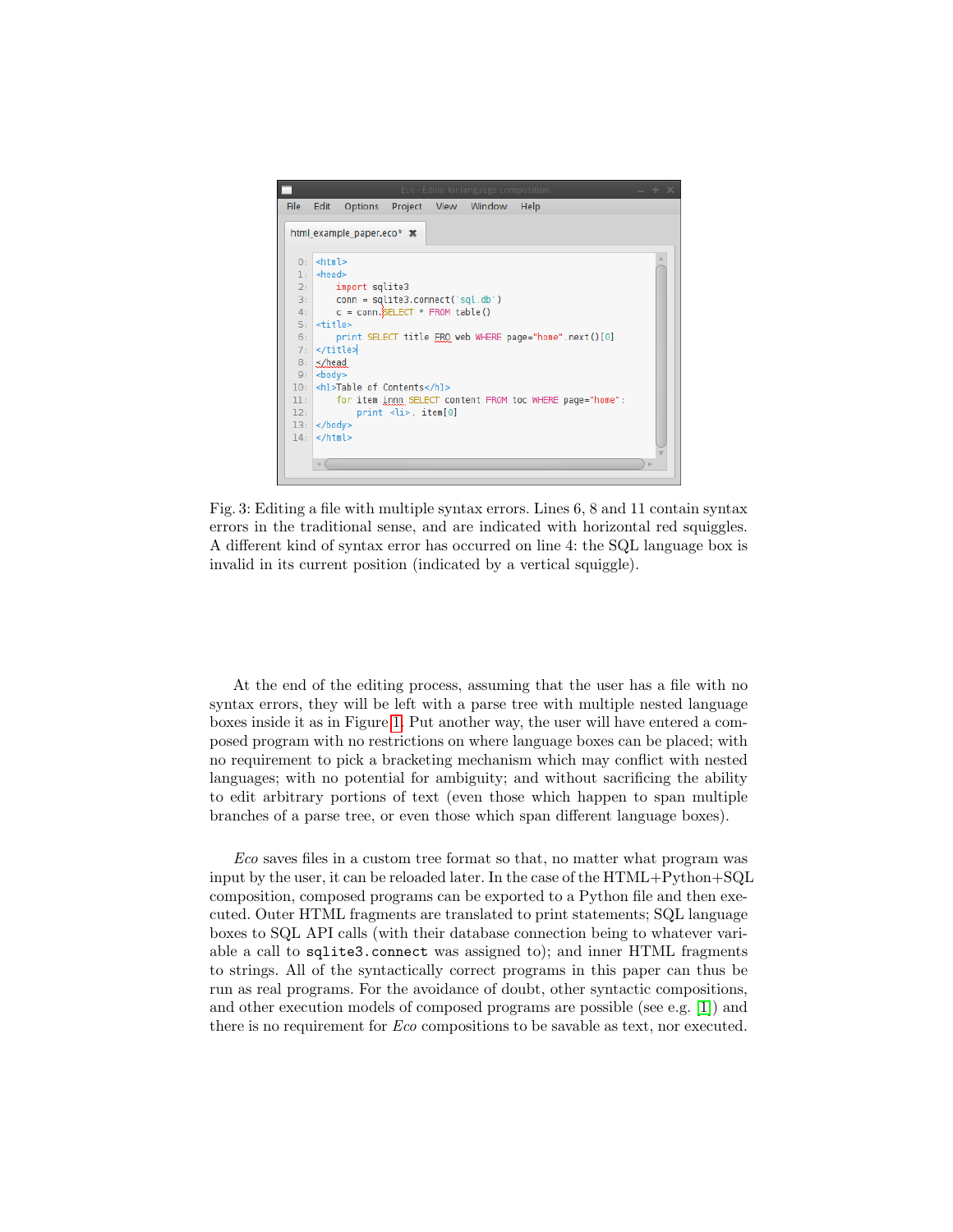# <span id="page-5-0"></span>3 Parsing and syntax directed editing

In this section we briefly explain the two extremes that bound the overall design space that we work within.

### 3.1 Parsing-based approaches

While there are many possible approaches to parsing text, three approaches can be used as exemplars of the major categories: LR, generalised, and PEG parsing.

Due to Yacc's predominance, LR-compatible grammars are commonly used to represent programming languages. Indeed, many programming language grammars are deliberately designed to fit within LR parsing's restrictions. Unfortunately, composing two LR grammars does not, in general, result in a valid LR grammar [\[17\]](#page-19-5). One partial solution to this is embodied in Copper which, by making the lexer lazy and context-sensitive, is able to allow many compositions which would not normally seem possible in an  $(LA)LR$  parser [\[21\]](#page-19-6). However, this requires nested languages to be delineated by special markers, which is visually obtrusive and prevents many reasonable compositions.

Generalised parsing approaches such as [\[24\]](#page-19-7) can accept any CFG (Context Free Grammar), including inherently ambiguous grammars. Ambiguity and programming language tools are unhappy bedfellows, since the latter can hardly ask of a user "which parse of many did you intend?" Unfortunately, ambiguity, once allowed through the door, is impossible to eject. Two unambiguous grammars, when composed, may become ambiguous. However, we know that the only way to determine CFG ambiguity is to test every possible input; since most CFGs describe infinite languages, determining ambiguity is undecidable [\[4\]](#page-19-8). Although heuristics for detecting ambiguity exist, all existing approaches fail to detect at least some ambiguous grammars [\[23\]](#page-19-9). Furthermore, scannerless parsers – those which intertwine tokenization and parsing, and which are the most obviously suited for language composition – introduce an additional form of ambiguity due to the longest match problem [\[20\]](#page-19-10).

PEGs (Parsing Expression Grammars) are a modern update of a classic parsing approach [\[8\]](#page-19-11). PEGs have no relation to CFGs. They are closed under composition (unlike LR grammars) and are inherently unambiguous (unlike generalised parsing approaches). Both properties are the result of the ordered choice operator  $e_1$  /  $e_2$  which means "try  $e_1$  first; if it succeeds, the ordered choice immediately succeeds and completes. If and only if  $e_1$  fails should  $e_2$  be tried." However, this operator means that simple compositions such as  $S : := a / ab$  fail to work as expected, because if the LHS matches a, the RHS is never tried, even if it could have matched the full input sequence. To make matters worse, in general such problems can not be determined statically, and only manifest when inputs parse in unexpected ways.

In summary, when it comes to language composition, parsing approaches are either too limited (LR parsing), allow ambiguity (generalised parsing), or are hard to reason about (PEG parsing). While approaches such as Copper [\[21\]](#page-19-6) and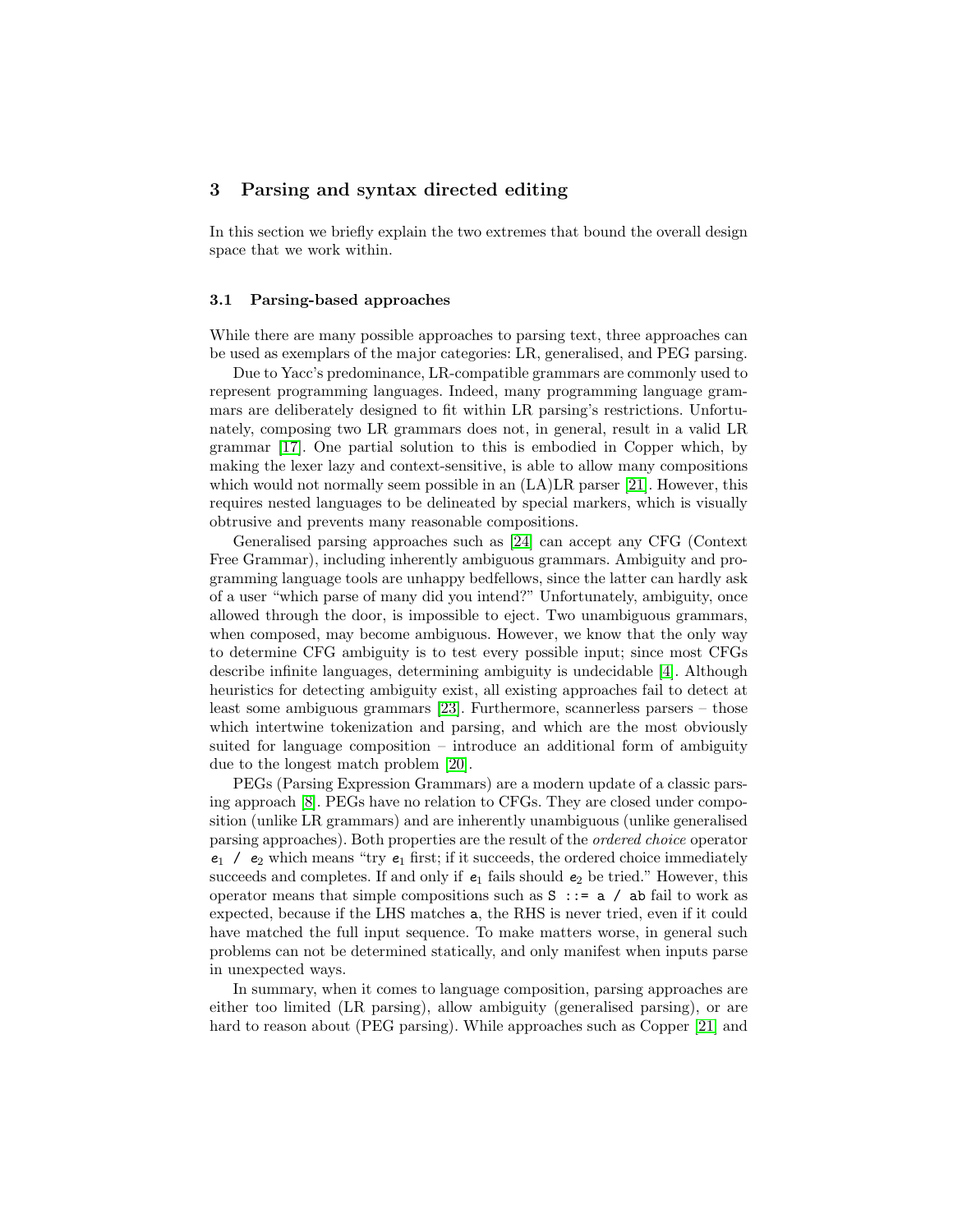Spoofax [\[12\]](#page-19-1) have nonetheless been used for some impressive real-world examples, we believe that such issues might limit uptake.

### 3.2 Syntax directed editing

SDE works very differently to traditional parsing approaches, always operating on an AST. AST elements are instantiated as templates with holes, which are then filled in by the user. This means that programs being edited are always syntactically valid and unambiguous (though there may be holes with information yet to be filled in). This side-steps the flaws of parsing-based approaches, but because such tools require constant interaction with the user to instantiate and move between AST elements, the SDE systems of the 70s and 80s (e.g. [\[22\]](#page-19-12)) were rejected by programmers as restrictive and clumsy [\[13\]](#page-19-0).

More recently, the MPS editor has relaxed the SDE idiom, making the entering of text somewhat more akin to a normal text editor [\[18\]](#page-19-2). In essence, small tree rewritings are continually performed as the user types, so that typing  $\boxed{2}$ . Space,  $[+]$ , Space,  $[3]$  transparently rewrites the 2 node to be the LHS of the + node before placing the cursor in the empty RHS box of the + node where 3 can then be entered in. This lowers, though doesn't remove, one of the barriers which caused earlier SDEs to disappear from view. Language authors have to manually specify all such rewritings, a tedious task. Furthermore, the rewritings only affect the entry of new text. Editing a program still feels very different from a normal text editor. For example deleting nodes requires great care and special actions. Similarly, only whole nodes can be selected from the AST. For example, one can not copy 2 + from the expression 2 + 3 on-screen.

Put another way, MPS is sometimes able to hide that it is a SDE tool, but never for very long. The initial learning curve is therefore relatively steep and unpalatable to many programmers.

# 4 The outlines of a new approach

Our starting hypothesis is that language composition needs an editing approach which can marry SDE's flexible and reliable approach to constructing ASTs with the 'feel' of text editing. In part due to MPS's gradual evolution from a pure SDE to an approach which partially resembles parsing, we decided to start from a parsing perspective and try and move towards SDE. Doing so implicitly rules out any approach which can accept ambiguous grammars. Since the largest class of unambiguous grammars we can precisely define is the  $LR(k)$  grammars [\[14\]](#page-19-13) they were the obvious starting point.<sup>[2](#page-6-0)</sup> In the following sections, we show how one can take an incremental parser which accepts LR grammars and extend it with the notion of language boxes.

<span id="page-6-0"></span><sup>&</sup>lt;sup>2</sup> Though note there are unambiguous grammars that are not contained within  $LR(k)$ .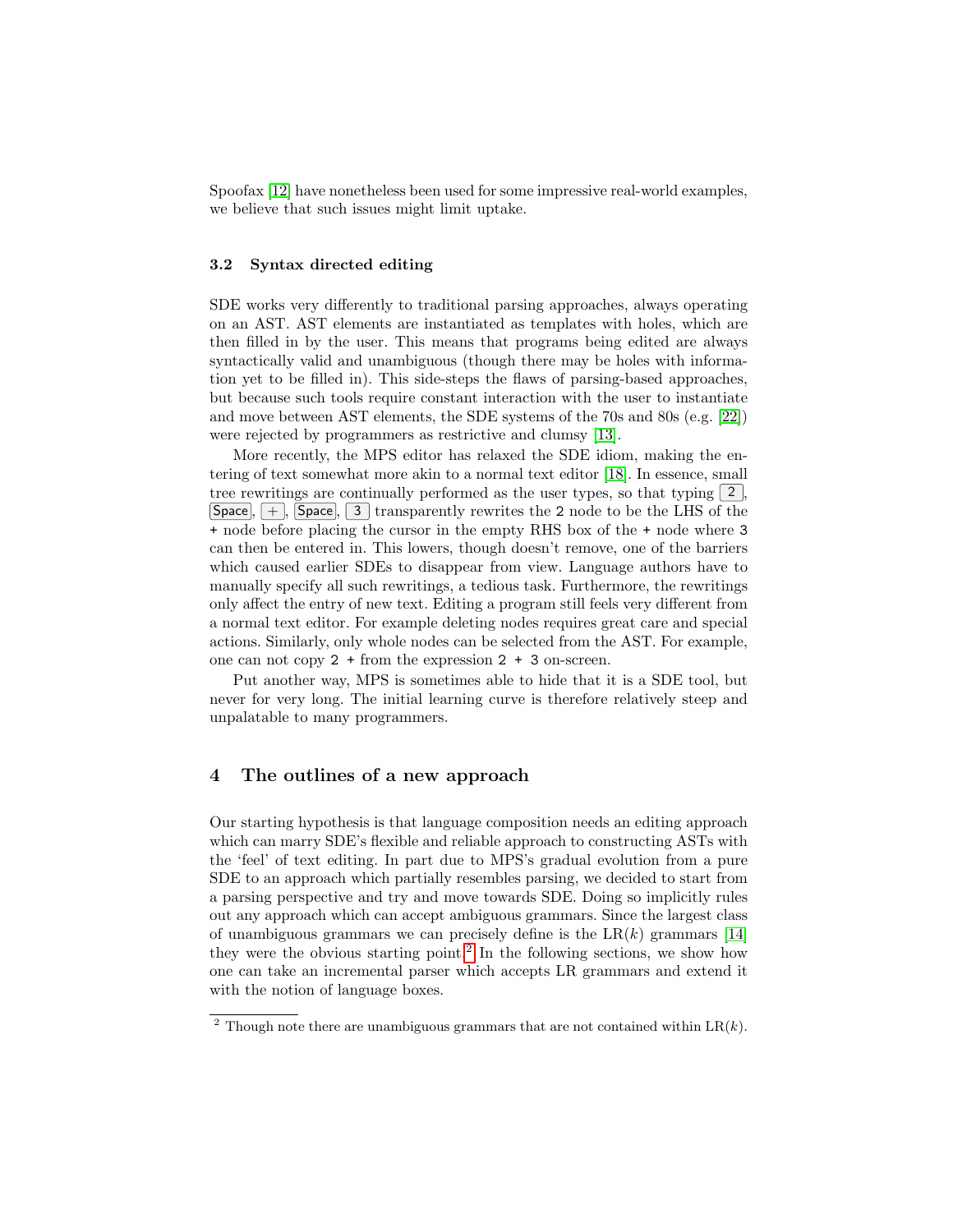# <span id="page-7-0"></span>5 Incremental parsing in Eco

Traditional parsing is a batch process: an entire file is fed through a parser and a parse tree created. Incremental parsing, in contrast, is an online process: it parses text as the user types and continually updates a parse tree. A number of incremental parsing algorithms were published from the late 70s [\[9\]](#page-19-14) to the late 90s, gradually improving efficiency and flexibility [\[16](#page-19-15)[,7\]](#page-19-16). The last major work in this area was by Wagner [\[25\]](#page-19-17) who defined a number of incremental parsing algorithms. We use his LR-based incremental parser which has two major benefits: it handles the full class of  $LR(k)$  grammars; and has formal guarantees that the algorithm is optimal. In this section, we give a brief overview of our implementation of Wagner's algorithm.

As with other parsing approaches, our implementation consists of both an incremental lexer and incremental parser. We represent both lexer and grammar with notations that are roughly similar to Yacc. Lexer rules are considered in the order in which they are defined to avoid longest-match ambiguities. Grammars are defined in BNF notation.

Both the lexer and the parser operate on a parse tree. Parse tree nodes are either non-terminals (representing production rules in the grammar) or tokens (representing terminal symbols). Non-terminals are immutable and have zero or more ordered child nodes. Tokens have an immutable type (e.g. 'int') and a mutable value (e.g. '3'). The minimal parse tree consists of three special nodes: a Root non-terminal; and BOS (Beginning of Stream) and EOS (End of Stream) terminals (both children of Root). All nodes created from user input are (directly or indirectly) children of Root and are contained between BOS and EOS.

When the user types, the incremental lexer first either creates, or updates, tokens in the parse tree. The lexer considers where the cursor is in the tree (i.e. where the user is typing) and uses look-ahead knowledge stored in the surrounding tokens to work out the affected area of the change. Newly created tokens are then merged back into the tree. In the simple case where a token's value, but not its type, was changed, no further action is needed. In all other cases, the incremental parser is then run to update the parse tree correctly. All nodes on the path from the changed token to the root of the tree are marked as changed. The incremental parser then starts at the beginning of the tree and tries to reorder the parse tree. Assuming the user's input is syntactically valid, non-terminals are created or removed, as appropriate. The parser tries to reuse non-changed sub-trees as is. Since non-terminals are immutable, sub-trees which can't be reused must be recreated from scratch or cloned from existing nodes.

Syntactically incomplete programs lead to temporarily incorrect parse trees. In such cases, the incremental parser typically attaches tokens to a single parent. When the user eventually creates a syntactically valid program, the tree is rewritten (an example for this can be seen in Figure [4\)](#page-8-0).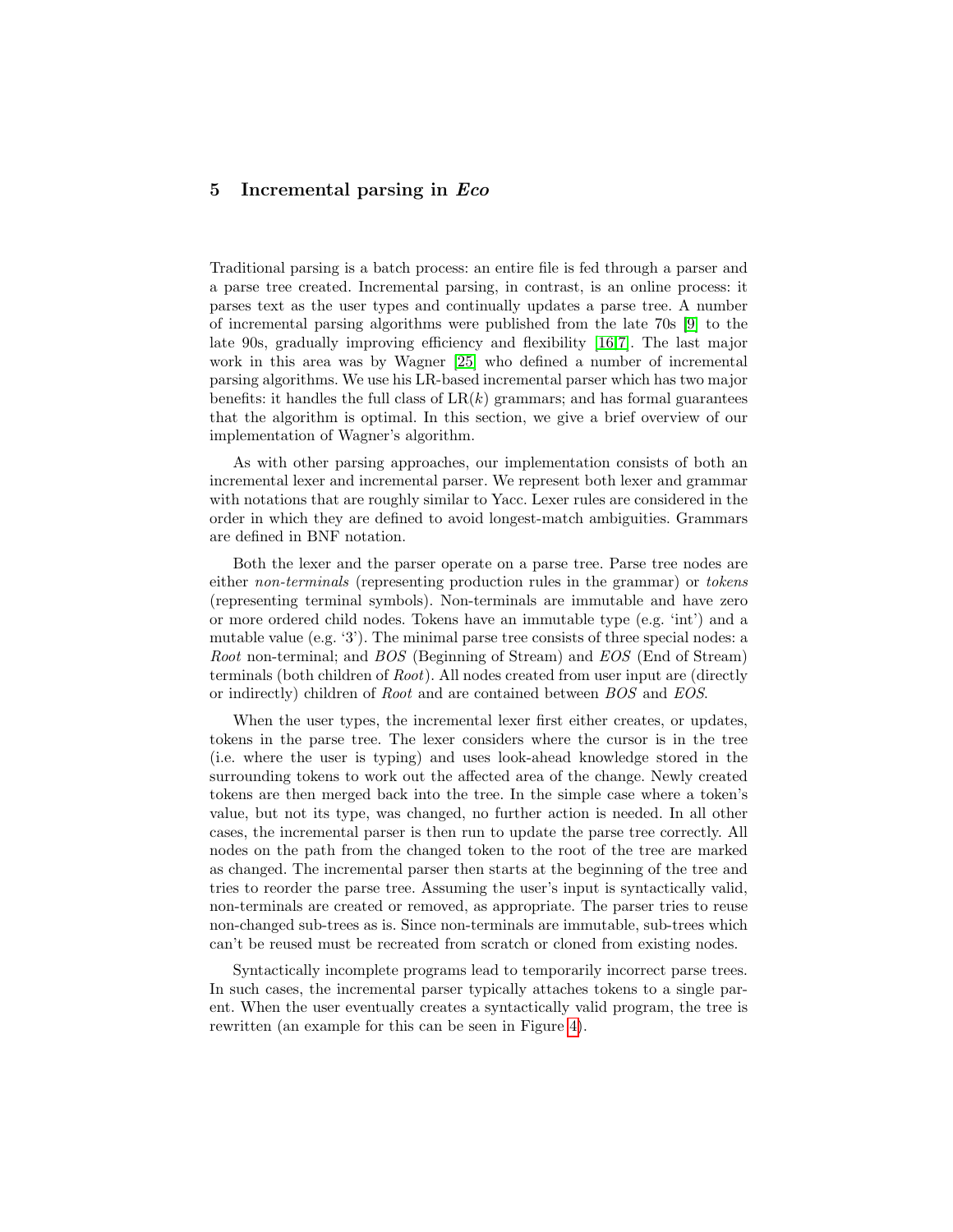<span id="page-8-0"></span>

Fig. 4: Parse trees in the process of editing. Non-terminals are represented by ellipses with a name. Tokens are represented by ellipses with a horizontal line; the token's type is above the line; its value below the line.  $\bullet$  A parse tree in the process of editing and currently syntactically incorrect. The incremental lexer is able to tell that </htm can not be part of the previous token, but is currently unsure what the type of this token should be. The parser is thus not able to order the tokens into a correct tree. ❷ After further editing, the input is syntactically correct. The incremental lexer has been able to determine the type of the </html> token and the incremental parser has been able to update the parse tree, inserting appropriate non-terminals as specified by the grammar.

### <span id="page-8-1"></span>5.1 Whitespace

In most programming languages, whitespace (which, from this paper's perspective, also includes comments) is only important inasmuch as it separates other tokens. Traditional lexers therefore consume and discard whitespace. This is unacceptable in our approach, as we need to maintain whitespace in the parse tree to accurately render the user's input (see Section [6.3\)](#page-10-0). We therefore adopt, with small variations, one of Wagner's suggestions for whitespace handling.

When an  $Eco$  grammar sets the %implicit\_whitespace=true flag, the grammar is automatically mutated such that references to a production rule ws are inserted before the first, and after every, terminal in the grammar. Although the user can define ws to whatever they want, a common example of what is added to the grammar and lexer is as follows:

ws ::= TABSSPACES  $\blacksquare$ 

TABSSPACES : [ \t]+

Note that the user need not handle newlines as Eco handles those separately (see Sections [6.3](#page-10-0) and [7\)](#page-12-0).

Although the resulting parse tree records ws nodes (which are used for rendering and for ensuring cursor behaviour works as expected), they soon clutter visualizations of parse trees to the point that one can no longer see anything else. In the rest of this paper, we therefore elide ws nodes from all parse trees.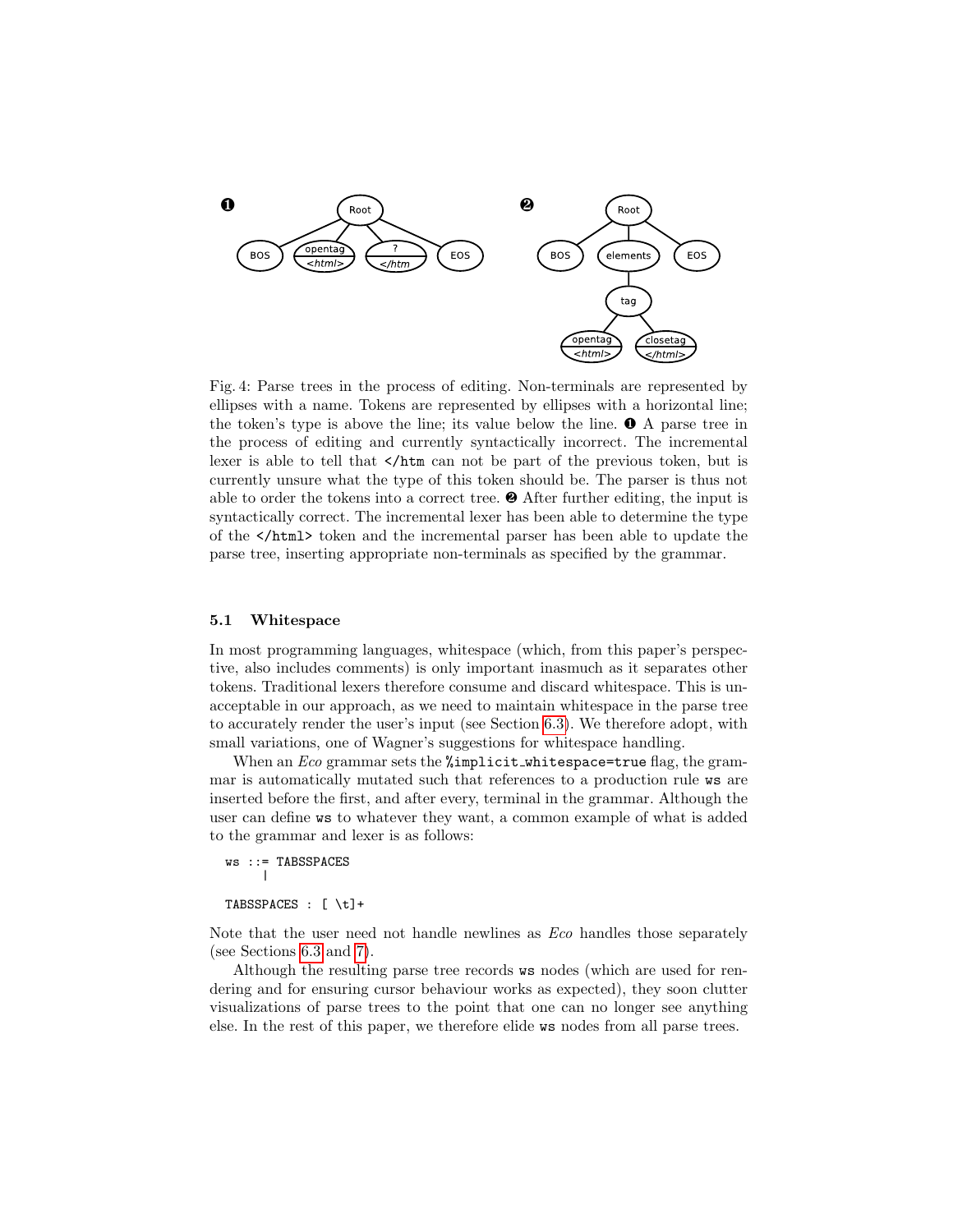## <span id="page-9-0"></span>6 Language boxes

Language boxes allow users to embed one language inside another (see Section [2\)](#page-1-0). Language boxes have a type (e.g. HTML), an associated editor (e.g. our extended incremental parser), and a value (e.g. a parse tree). By design, language boxes only consider their own contents ignoring parent and sibling language boxes. We therefore define the notion of the CST (Concrete Syntax Tree), which is a language box agnostic way of viewing the user's input. Different language box editors may have different internal tree formats, but each exposes a consistent interface to the CST. Put another way, the CST is a global tree which integrates together the internal concrete syntax trees of individual language boxes.

In the rest of this section, we examine the characteristics, and consequences, of language boxes.

### 6.1 Language modularity

To make language boxes practical, languages need to be defined modularly. Eco allows users to define as many languages as they wish. Languages are defined modularly, and may have several sub-components (e.g. grammar, name binding rules, syntax highlighting). For example, a language  $L$  which uses the incremental parser editor will contain a BNF grammar which can reference another language  $M$  by adding a symbol  $\leq M$  to a production rule.

In most cases, we believe that users will want to avoid hard-coding references to different languages into 'pure' grammars. We therefore allow grammars to be cloned and (during initialisation only) mutated automatically. The most common mutation is to add a new alternative to a recently loaded grammar. For example, if we have a reference to python and sql languages, we can create a reference from Python to SQL by executing python.add\_alternative("atom", sql).

### 6.2 Language boxes and incremental parsing

Language boxes fit naturally with the incremental parser because we use a property of CFGs which is rarely of consequence to batch-orientated parsers: parsers only need to know the type of a token and not its value. In our incremental parser approach, nested language boxes are therefore treated as tokens. When the user inserts an SQL language box into Python code, a new node of type SQL is inserted into the parse tree and treated as any other token. From the perspective of the incremental parser for the Python code, the language box's value is irrelevant as is the fact that the language box's value is mutable. Language boxes can appear in any part of the text, though, in our example, an SQL language box is only syntactically valid in places where the Python grammar makes a reference to the SQL grammar. Nested language boxes which use the incremental parser have their own complete parse trees, as can be seen in Figure [5.](#page-10-1)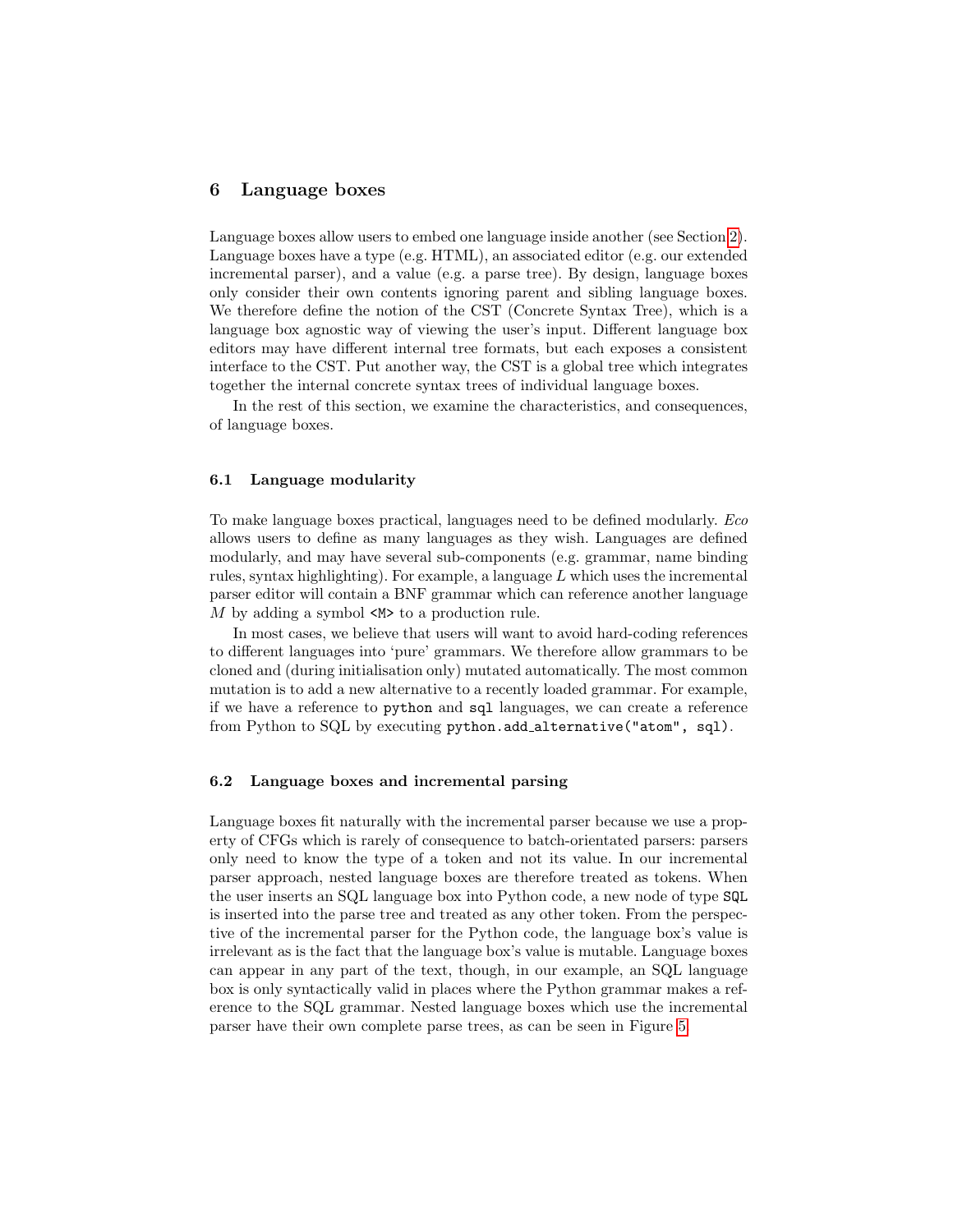<span id="page-10-1"></span>

Fig. 5: An elided example of an SQL language box nested within an outer Python language box. From the perspective of the incremental parser, the tree stops at the SQL token. However, we can clearly see in the above figure that the SQL language box has its own parse tree, which thus forms part of the wider CST.

#### <span id="page-10-0"></span>6.3 Impact on rendering

While language boxes do not have any impact on the incremental parser, they do have a big effect on other aspects of Eco. One obvious change is that they break the traditional notion that tokens are  $n$  characters wide and 1 line high. Language boxes can be arbitrarily wide, arbitrarily high, and need not contain text at all. Eco cannot simply store text 'flat' in memory and render it using traditional text editing techniques. Instead, it must render the CST onto screen. However, efficiency is a concern. Even a small 19KiB Java file, for example, leads to a parse tree with almost 19,000 nodes. Rendering large numbers of nodes soon becomes unbearably time-consuming.

To avoid this problem, Eco only renders the nodes which are currently visible on screen. Eco treats newlines in the user's input specially and uses them to speed up rendering. Similar to Harrison [\[10\]](#page-19-18), Eco maintains a list of all lines in the user's input; whenever the user creates a newline, a new entry is added. Each entry stores a reference to the first CST node in that line and the line's height. Entries are deleted and updated as necessary. Scanning this list allows Eco to quickly determine which chunks of the CST need to be rendered, and which do not. Even in our simple implementation, this approach scales to tens of thousands LoC without noticeable lag in rendering.

#### 6.4 Cursor behaviour

In a normal editor powered by an incremental parser, cursor behaviour can be implemented as in any other editor and stored as a  $(line#, column#)$  pair. We initially took this approach for Eco, but it has an unacceptable corner-case: nested language boxes create 'dead zones' where it is impossible to place the cursor and to enter further text.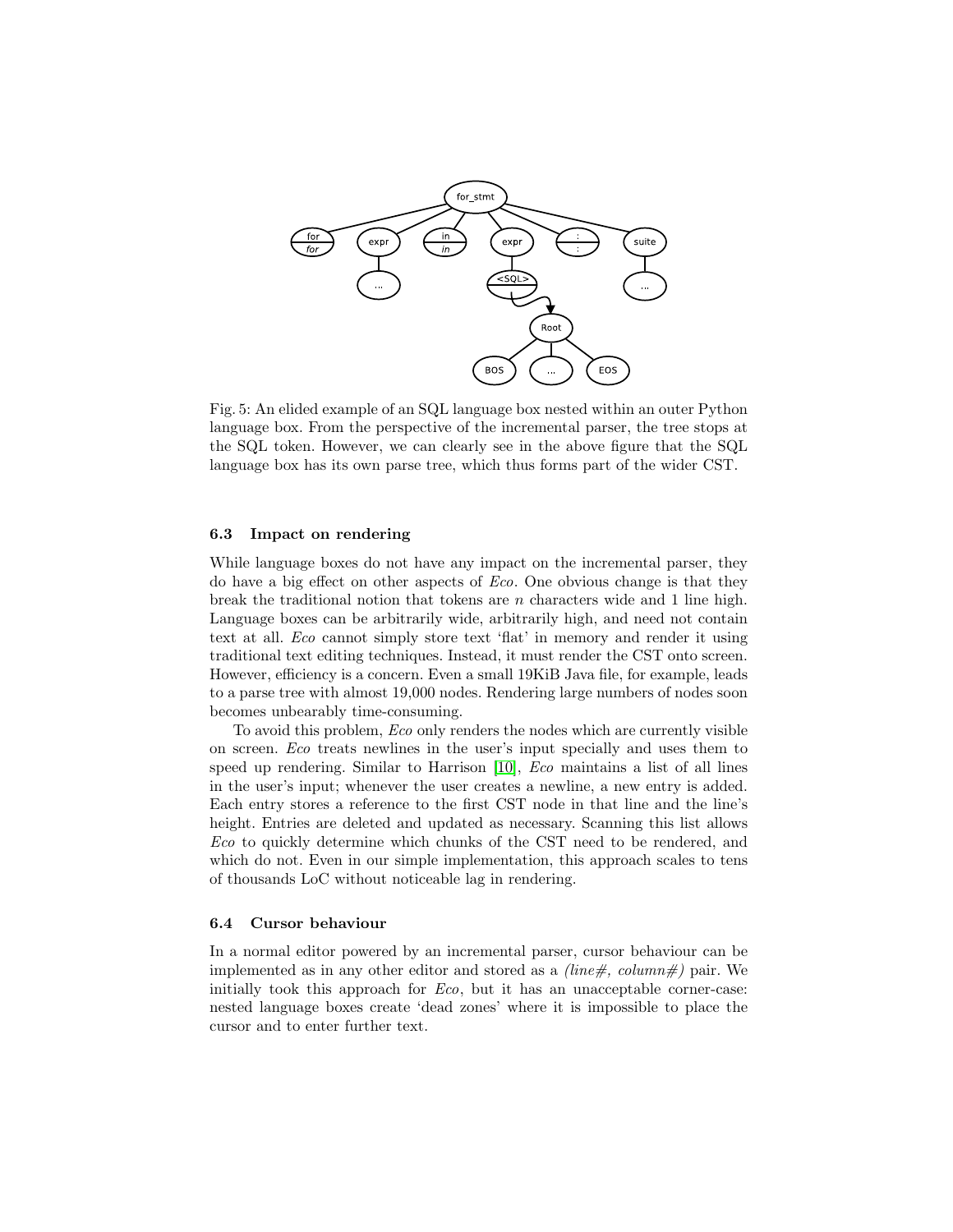<span id="page-11-0"></span>

Fig. 6: Eco's cursor behaviour in a program nesting SQL inside Python inside HTML. The cursor is stored as a (node, offset) pair.  $\bullet$  In normal program editing, the cursor behaves exactly like any other editor. Typing with the cursor at this position will enter text into the SQL language box right after the table token. ❷ After pressing  $\lfloor$  Ctrl  $\rfloor$   $\rfloor$  Shift  $\rfloor$   $\vdash$  L  $\rfloor$ , the cursor attaches itself to the current node's language box ( $\langle \text{SQL}\rangle$ ). Typing with the cursor at this position will insert text into the Python+SQL language box between the tokens  $\texttt{}$  and  $\texttt{EOS}.$   $\textbf{\textcircled{\char'134}th}$  After pressing  $[Ctr] + [Shift] + [L]$  again, typing will insert text into the HTML outer language box (after the Python+SQL language box, and before the  $\langle \text{body} \rangle$ token).  $\bullet$  Assuming the cursor was as in position  $\bullet$  and the user pressed  $\rightarrow$ the cursor will be moved to this position.

Our solution is simple: Eco's cursor is relative to nodes in the CST. In textual languages, the cursor is a pair *(node, offset)* where *node* is a reference to a token and offset is a character offset into that token. In normal usage, the arrow keys work as expected. For example, when the cursor is part way through a token,  $\Box$  simply increments offset; when offset reaches the end of a token,  $\Box$  sets node to the next token in the parse tree and offset to 1.  $\lceil \uparrow \rceil / \lceil \downarrow \rceil$  is slightly more complex: Eco scans from the beginning of the previous / next line, summing up the width of tokens until a match for the current  $x$  coordinate is found.

At the end of a nested language box, pressing  $\rightarrow$  sets node to the next token after the language box while setting offset to 1 as described above. This means that if two language boxes end at the same point on screen, Eco will seemingly skip over the outer of the two boxes, making it impossible to insert text at that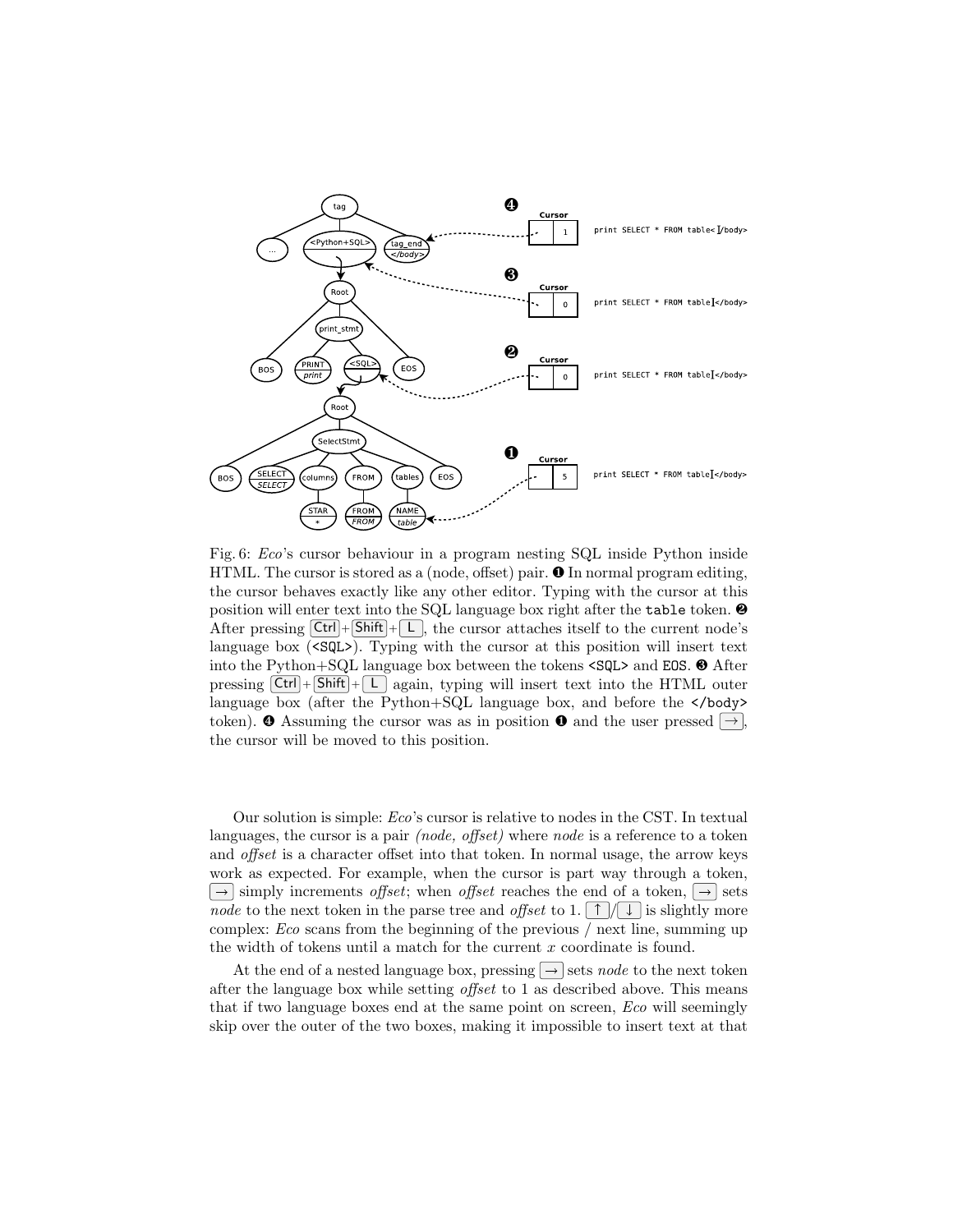point. If instead the user presses  $\boxed{\text{Ctrl}} + \boxed{\text{Shift}} + \boxed{\text{L}}$ , the cursor will be set to the current language box token itself instead of the first token after the language box (since language boxes are tokens themselves, this adds no complexity to Eco). When the user starts typing, this naturally creates a token in the outer language box. In this way, Eco allows the user to edit text at any point in a program, even in seemingly 'dead' zones (see Figure [6](#page-11-0) for a diagrammatic representation).

### 6.5 Copy and paste

Eco allows users to select any arbitrary fragment of a program, copy it, and paste it in elsewhere. Unlike an SDE, Eco does not force selections to respect the underlying parse tree in any way. Users can also select whole or partial language boxes, and can select across language boxes. Eco currently handles all selections by converting them into 'flat' text and reparsing them when they are pasted in. This seems to us a reasonable backup solution since it is hard to imagine what a user might expect to see when a partial language box is pasted in. However, we suspect that some special-cases would be better handled separately: for example, if a user selects an entire language box, it would be reasonable to copy its underlying tree and paste it in without modification.

# <span id="page-12-0"></span>7 Indentation-based languages

Indentation-based languages such as Python are increasingly common, but require more support than a traditional lexer and parser offer. Augmenting batchorientated approaches with such support is relatively simple, but, to the best of our knowledge, no-one has successfully augmented an incremental parser before. In this section we therefore describe how we have extended an incremental parser to deal with indentation-based languages.

The basic problem can be seen in this simplified Python grammar fragment:

```
if ::= IF expr : suite
suite ::= NEWLINE INDENT stmts DEDENT
stmts ::= stmts NEWLINE stmt
       | stmt
```
and an example code fragment using it:

```
if a > 0:
    a = 0print a
```
We can not simply parse this text and consume all whitespace, as in most languages. Instead, line 2 should generate NEWLINE and INDENT tokens before the a token and a DEDENT token after the 0. The process to create these tokens must be mindful of nesting: if a while statement is nested at the end of an if, two DEDENT tokens must be generated at the same point. Note that indentation related tokens are solely for the parser's benefit and do not affect rendering. Whitespace is recorded as per Section [5.1](#page-8-1) and rendered as normal.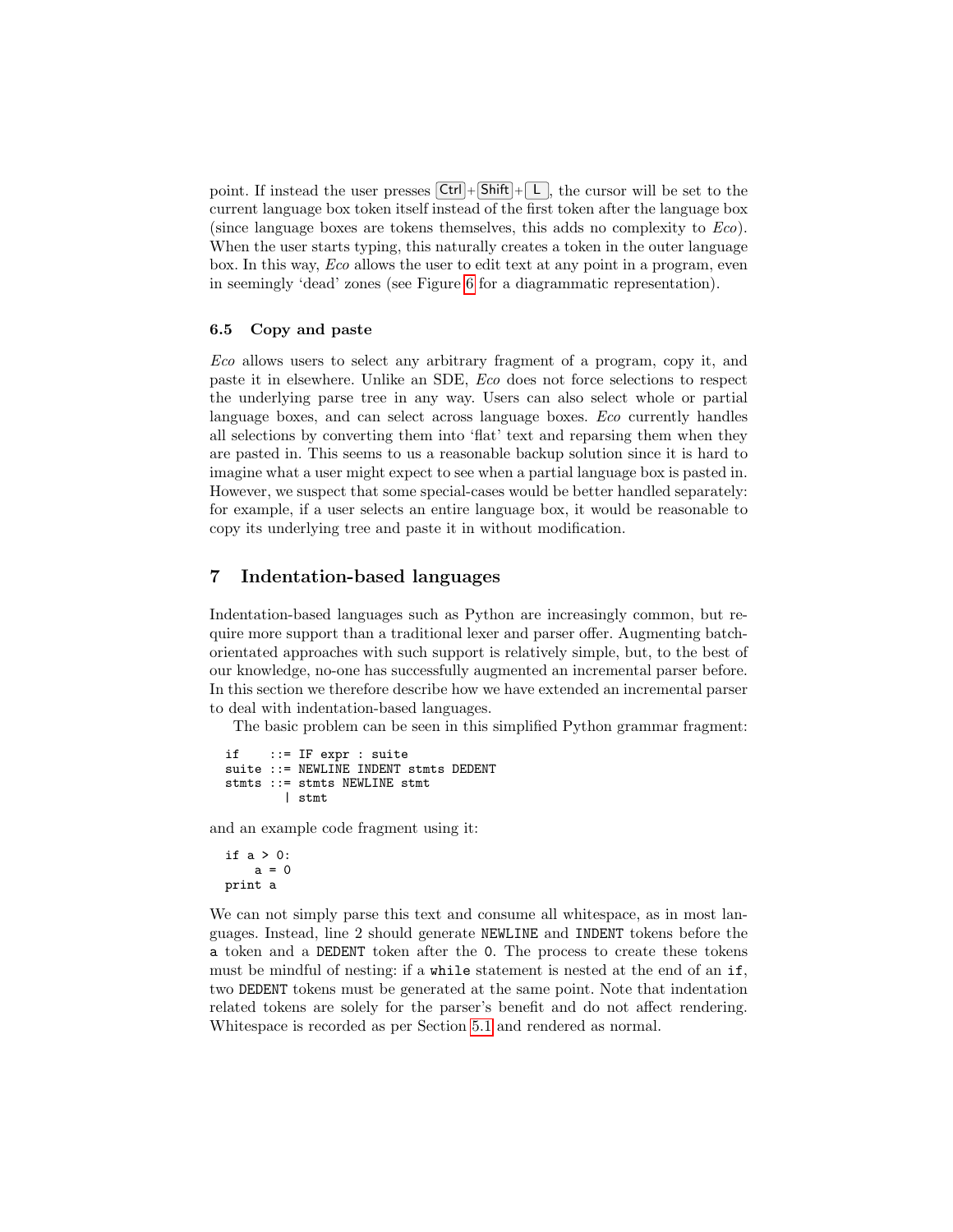```
1 def calc_indentl(1):<br>2 if prev(1) == No
 2 if prev(l) == None:
3 l.indentl = 0
 4 elif prev(l).wsl == l.wsl:
5 l.indentl = prev(l).indentl
6 elif prev(l).wsl < l.wsl:
7 \t 1.indent1 = prev(1).indent1 + 18 else:<br>9 a
9 assert prev(l).wsl > l.wsl<br>
10 prevl = prev(prev(l))<br>
11 while prevl != None:<br>
12 if prevl.wsl == l.wsl:<br>
11 indentl = prevl.indentl<br>
14 return
15 elif prevl.wsl < 1.wsl:<br>16 break
16 break<br>17 prev1 = pi
17 prevl = prev(prevl)<br>
18 mark unbalanced(1)
                    mark unbalanced(1)
```
Fig. 7: The indentation level calculation algorithm.

#### 7.1 Incrementally handling indentation

Eco lexers that set %indentation=true use our approach to incrementally handling indentation. We insert an additional phase between incremental lexing and parsing which looks at changed lines and inserts or removes indentation related tokens as appropriate. To make this possible, we extend the information stored about each line in Eco (see Section [6.3\)](#page-10-0) to store the leading whitespace level (i.e. the number of space characters) and the indentation level. These notions are separated, because the same indentation level in two disconnected parts of a file may relate to different leading whitespace levels (e.g. in one if statement, 2 space characters may constitute an indentation level; in another, 4 space characters). For example, the following is valid Python:

if x: y if a: b

However, the following fragment is *unbalanced* (i.e. the file's indentation is nonsensical) and should be flagged as a syntax error:

if x: a b

For the purposes of this paper, it is sufficient to consider changes to a single line, though Eco itself generalises this to simultaneous changes on multiple lines. When a line  $l$  is updated, there are two cases. If  $l$ 's leading whitespace level has not changed, no further recalculations are needed. In all other cases, the indentation level of l, and all lines that depend on it, must be recalculated; indentation related tokens must then be added or removed to each line as needed. Dependent lines are all non-empty lines after  $l$  up to, and including, the first line whose leading whitespace level is less than that of  $l$ , or to the end of the file, if no such line exists.

We can define a simple algorithm to calculate the indentation level of an individual line l. We first define every line to have attributes  $ws1 - its$  leading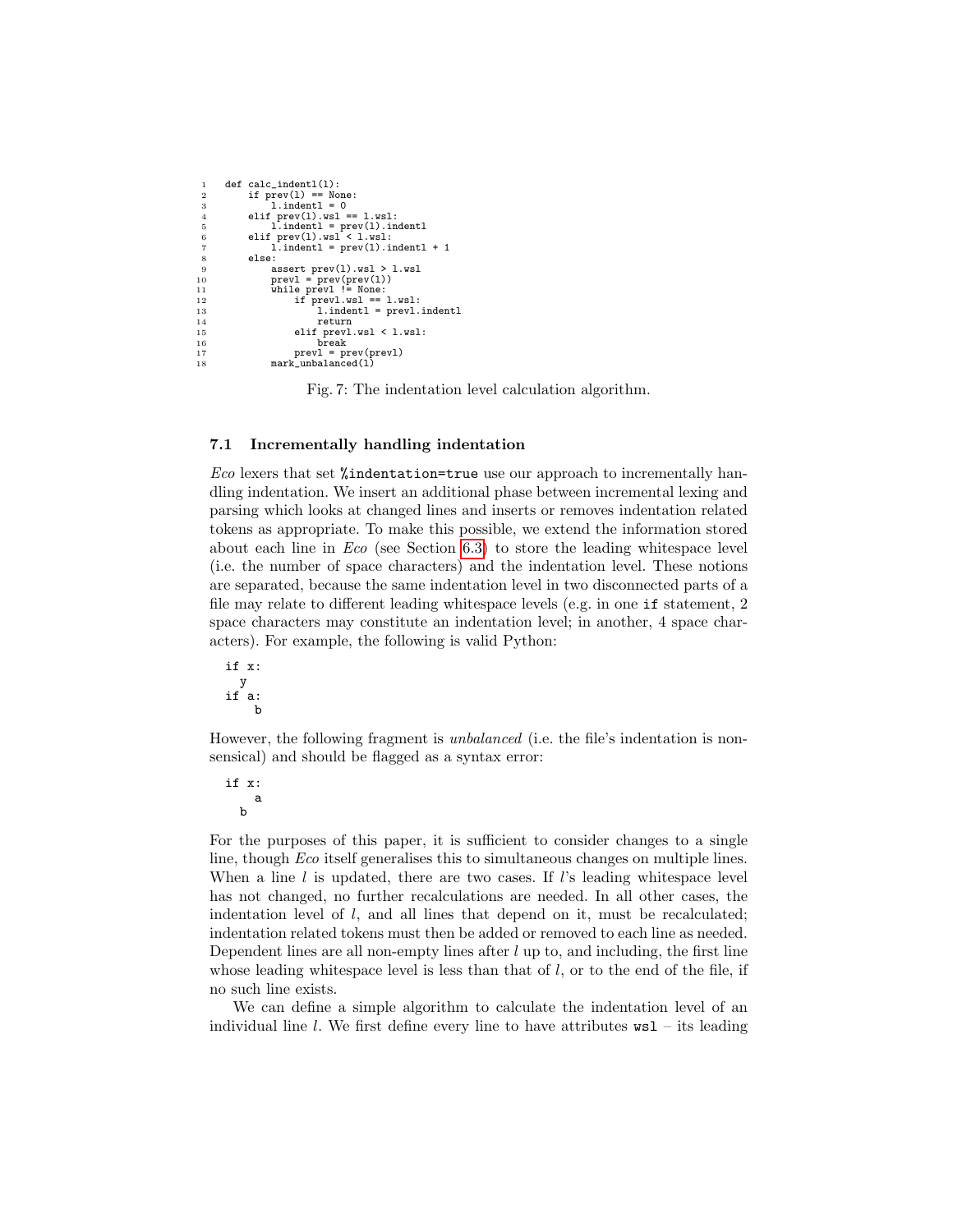whitespace level – and indentl – its indentation level.  $prev(1)$  returns the first non-empty predecessor line of  $l$  in the file, returning None when no such line exists. The algorithm is shown in Figure [7.](#page-13-0) There are 4 cases, the first 3 of which are trivial, though the last is more subtle:

- 1. Lines 2-3: If prev(1) == None then l is the first line in the file and its indentation level is set to 0.
- 2. Lines  $4-5$ : If  $prev(1)$ .wsl == 1.wsl then l is part of the same block as the previous line and should have the same indentation level.
- 3. Lines 6–7: If  $prev(1) wsl < 1 wsl$  then l opens a new block and has an indentation level 1 more than the preceding line.
- 4. Lines 9–16: If  $prev(1)$ .wsl > 1.wsl then either l closes a (possibly multilevel) block or the overall file has become unbalanced. To determine this we have to search backwards to find a line with the same leading whitespace level as l. If we find such a line, we set l's indentation level to that line's level (lines 12–14). If no such line is found (line 11), or if we encounter a line with a lower leading whitespace level (lines 15–16), then the file is unbalanced and we need to mark the line as such (line 18) to force Eco to display an error at that point in the file.

In practise, this algorithm tends to check only a small number of preceding lines (often only 1). The worst cases (e.g. an unbalanced file where the last line is modified and all preceding lines are checked) are  $O(n)$  (where n is the number of lines in the file).

Each time a line has been affected by this process, we need to check whether the indentation related tokens in the parse tree match the line's current state. If they do not, the tokens in the parse tree need to be updated appropriately (i.e. the old tokens are removed and replaced). If a line is marked as unbalanced, it requires a single UNBALANCED token; otherwise, we compare a line with its first non-blank predecessor and calculate the correct number of INDENT / DEDENT tokens. Once the parse tree has the correct number of tokens, we rely on the incremental parser to reorder the tree appropriately.

### <span id="page-14-0"></span>8 Abstracting syntax trees

Eco's CST allows it to fully render a program on-screen. Because of this, it contains details that make analysis of the CST painful. For example, we would like to define analyses such as the names in scope in a program (which we can then use to highlight undefined variables, and to code complete names; see Section [9.1\)](#page-17-1) on a tree which abstracts away irrelevant detail. Eco therefore maintains an AST which provides a simplified view of the user's data. Different language editors map from the CST to the AST in different ways. Since some editors' data may be non-abstractable, formally the AST contains a non-strict subset of the data in the CST.

In this section, we explain how this relates to the incremental parser. Parse trees in our approach are an extreme example of the pain of a detailed CST: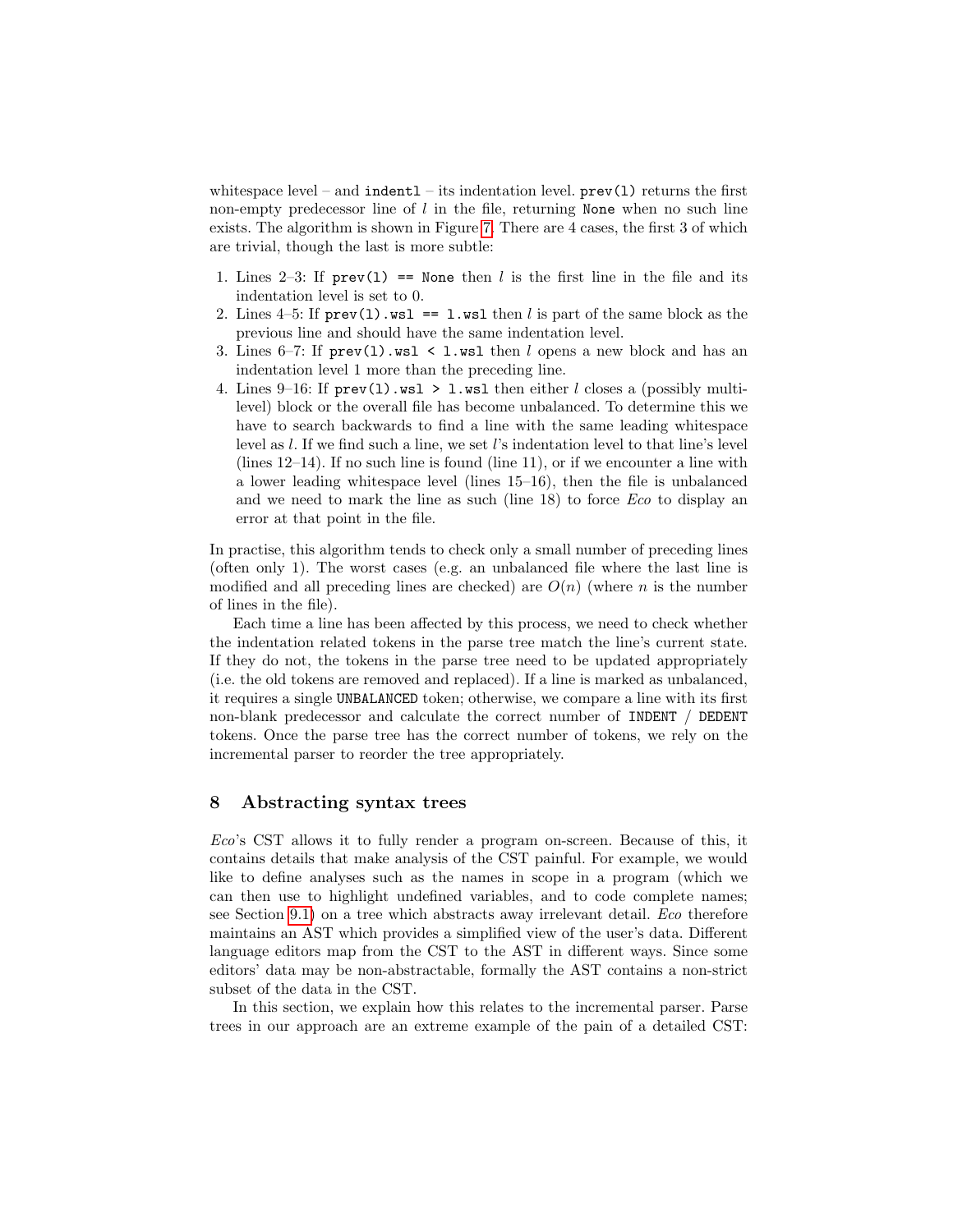their nesting is partly dictated by the LR parser, and is often very deep; they contain irrelevant tokens, which are necessary only for the parser or to make the language more visually appealing to users; and child nodes are ordered and only accessible via numeric indices. Instead, one would prefer to work with an AST, where the tree has been flattened as much as possible, with irrelevant tokens removed, and with child nodes unordered and addressable by name.

We first describe the simple (relatively standard) rewriting language *Eco* uses to create ASTs from parse trees. We then describe the novel technique we have developed to make AST updates incremental.

#### 8.1 Rewriting language

The simple rewriting language we use to create ASTs from parse trees is in the vein of similar languages such as TXL [\[5\]](#page-19-19) and Stratego [\[3\]](#page-19-20). In essence, it is a pure functional language which takes parse trees as input and produces ASTs as output. Each production rule in a grammar can optionally define a single rewrite rule. AST nodes have a name, and zero or more unordered, explicitly named, children. The AST is, in effect, dynamically typed and implicitly defined by the rewrite rules.[3](#page-15-0)

An elided example from the Python grammar is as follows:

| $\overline{2}$           | $print\_stmt :: = PRINT$ | PRINT stmt_loop                            | $\{Print(stants = [])\}$<br>$\{Print(stmts=#1)\}$ |
|--------------------------|--------------------------|--------------------------------------------|---------------------------------------------------|
| 3<br>$\overline{4}$<br>5 |                          | $stmt\_loop$ ::= $stmt\_loop$ stmt<br>stmt | ${40 + [11]}$<br>${F(1, 0)}$                      |
| 6<br>8                   | stmt                     | $\therefore$ = expr $  \dots$              | ${40}$                                            |
| 9<br>10<br>11            | expr                     | $: :=$ VAR                                 | $\{Var(name=\#0)\}$                               |

AST constructors are akin to function calls. Expressions of the form  $\#n$  take the nth child from the non-terminal that results from a grammar's production rule. Referencing a token uses it as-is in the AST (e.g. line 10); referencing a nonterminal uses the AST sub-tree that the non-terminal points to. For example, Var(name=#0) means "create an AST element named Var with an edge name which points to a VAR token" and Print(stmts=#1) means "create an AST element named Print with an edge stmts which points to the AST constructed from the stmt loop production rule". A common idiom is to flatten a recursive rule (forced on the grammar author by the very nature of LR grammars) into a list of elements (lines 4 and 5). Note that a rewrite rule can produce more than one AST node (e.g. line 1 produces both a Print node and an empty list node).

#### 8.2 Incremental ASTs

All previous approaches of which we are aware either batch create ASTs from parse trees or use attribute grammars to perform calculations as parsing is per-

<span id="page-15-0"></span><sup>&</sup>lt;sup>3</sup> This is not an important design decision; the AST could be statically typed.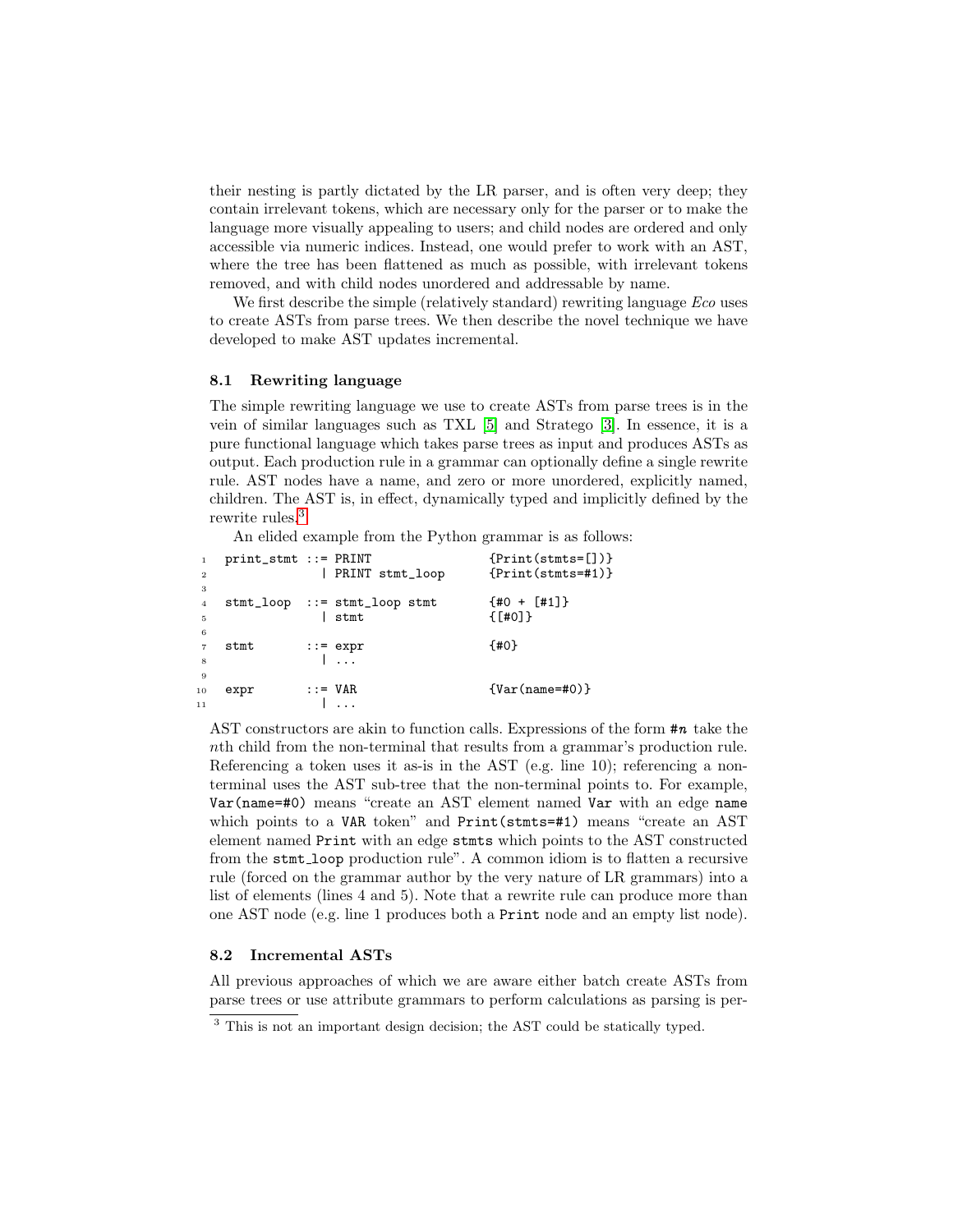<span id="page-16-0"></span>

Fig. 8: Incremental AST construction, with the parse tree shown in black and the AST in green. Subtrees that have been reused are in grey  $\ell$  light green.  $\bullet$  After typing the input x, the incremental parser creates this parse tree fragment. ❷ After the expr non-terminal is created, the rewrite language is run on it creating an ast reference to an AST node Var.  $\bullet$  After changing the input to print x, the incremental parser starts to update the parse tree and the associated AST as shown in this in-process fragment. The stmt production's rewrite rule simply references whatever AST node its child produces, so stmt's ast reference is the existing Var node. stmt\_loop however wraps its contents in a list (the green circle). ❹ The final parse tree and AST. The print production rule creates a Print AST element with a child stmts which is a list containing a Var node.

formed (e.g. [\[2\]](#page-19-21)). In this subsection, we explain how Wagner's incremental parser can be easily extended to incrementally create ASTs.

Our mechanism adds a new attribute ast to non-terminals in the parse tree. Every ast attribute references a corresponding AST node. The AST in turn uses direct references to tokens in the parse tree. In other words, the AST is a separate tree from the parse tree, except that it shares tokens directly with the parse tree. Sharing tokens between the parse tree and the AST is the key to our approach since it means that changes to a token's value automatically update the AST without further calculation. Altering the incremental parser to detect changes to tokens would be far more complex.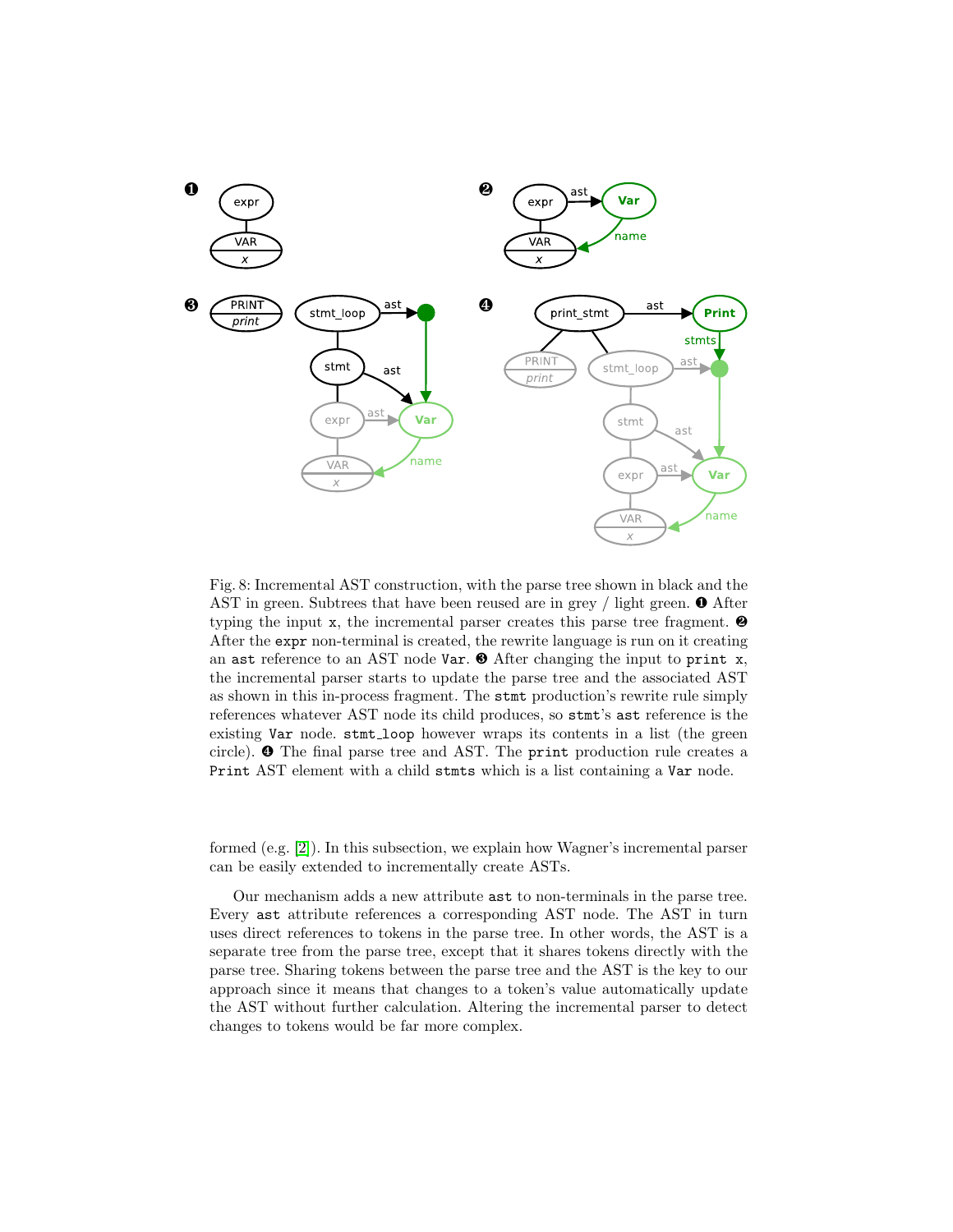In all other cases, we rely on a simple modification to the incremental parser. Non-terminals are created by the parser when it reduces one or more elements from its stack. Every altered subtree is guaranteed to be reparsed and, since non-terminals are immutable, changed subtrees will lead to fresh non-terminals being created. We therefore add to the parser's reduction step an execution of the corresponding production rule's rewrite rule; the result of that execution then forms the ast reference of the newly created non-terminal. We then rely on two properties that hold between the parse tree and AST trees. First, the AST only consists of nodes that were created from the parse tree (i.e. we do not have to worry about disconnected trees within the AST). Second, the rewrite language cannot create references from child to parent nodes in the AST. With these two properties, we can then guarantee that the AST is always correct with respect to the parse tree, since the incremental parser itself updates the AST at the same time as the parse tree. Figure [8](#page-16-0) shows this process in action.

This approach is easy to implement and also inherits Wagner's optimality guarantees: it is guaranteed that we update only the minimal number of nodes necessary to ensure the parse tree and AST are in sync.

# <span id="page-17-0"></span>9 Other features

### <span id="page-17-1"></span>9.1 Scoping rules

Modern IDEs calculate the available variable names in a source file for code completion, and highlight references to undefined names. We have implemented (a subset of) the NBL approach [\[15\]](#page-19-22) which defines a declarative language for specifying such scoping rules. This runs over the AST created by Section [8.](#page-14-0) References to undefined variables are highlighted with standard red squiggles. Users can request code completion on partially completed names by pressing  $|Ctrl| + | Space|$ . Code completion is semi-intelligent: it uses NBL rules to only show the names visible to a given scope (e.g. variables from different methods do not 'bleed' into each other). We needed to make no changes to the core of Eco to make this work. We suspect that other analyses which only require a simple AST will be equally easy to implement.

### 9.2 Non-textual languages

Although this paper's main focus has been on textual languages, language boxes liberate us from only considering textual languages. As a simple example of this, the HTML language we defined earlier can use language boxes of type Image. Image language boxes reference a file on disk. When an HTML file is saved out, they are serialised as normal text. However, the actual image can be viewed in Eco as shown in Figure [9.](#page-18-1) Users can move between text and image rendering of such language boxes by double-clicking on them. The renderer correctly handles lines of changing heights using the techniques outlined in Section [6.3.](#page-10-0)

As this simple example may suggest, Eco is in some senses closer to a syntactically-aware word processor than it is a normal text editor. Although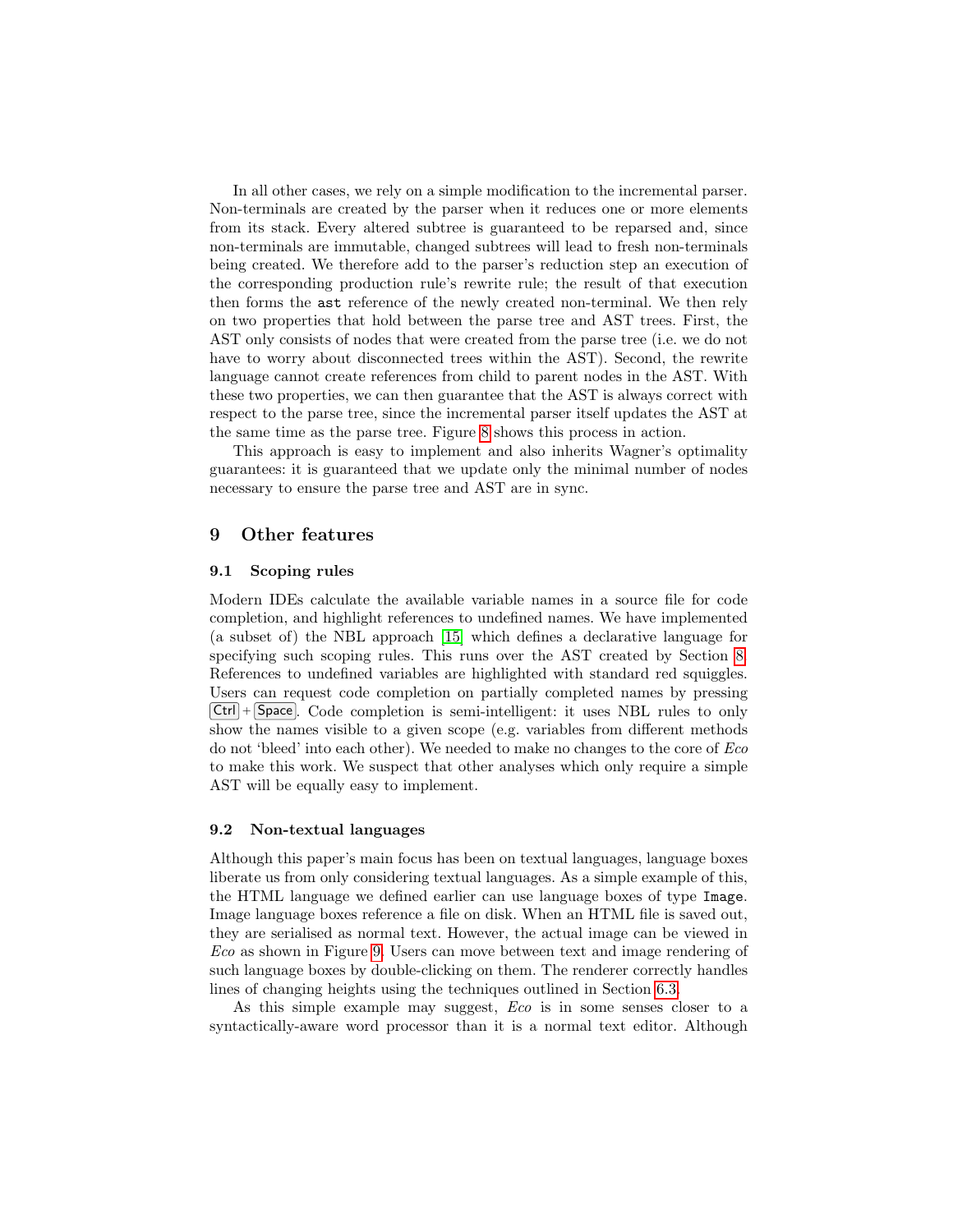<span id="page-18-1"></span>

Fig. 9: An example of a non-textual language in Eco.

we have not explored non-textual languages in great detail yet, it is easy to imagine appropriate editors for such languages being embedded in Eco (e.g. an image editor; or a mathematical formula editor).

# 10 Conclusions

In this paper we presented a new approach to editing composed programs, which preserves the 'feel' of normal text editors, while having the power of syntax directed editors. The core of our approach is a traditional incremental parser which we extended with the novel notion of language boxes. We showed how an incremental parser can naturally incrementally create ASTs, allowing us to build on modern IDE features such as name binding analysis. All this is embodied in a prototype editor Eco, which readers can download and experiment with.

We divide possible future work into two classes. First are 'engineering issues'. For example, the incremental parser stops rewriting the tree after the first syntactic error, which can make editing awkward. Various solutions (e.g. [\[25,](#page-19-17)[11\]](#page-19-23)) have been proposed, and we intend evaluating and adjusting these as necessary. Second are 'exploration issues'. For example, we would like to embed very different types of editors (e.g. spreadsheets) and integrate them into the Eco philosophy. It is for the most part unclear how this might best be done.

Acknowledgements: This research was funded by Oracle Labs. Edd Barrett, Carl Friedrich Bolz, Darya Kurilova, and Samuele Pedroni gave insightful comments on early drafts. Michael Van De Vanter gave invaluable advice on editor technologies.

# References

<span id="page-18-0"></span>1. Edd Barrett, Carl Friedrich Bolz, and Laurence Tratt. Unipycation: A case study in cross-language tracing. In VMIL, pages 31–40, Oct 2013.